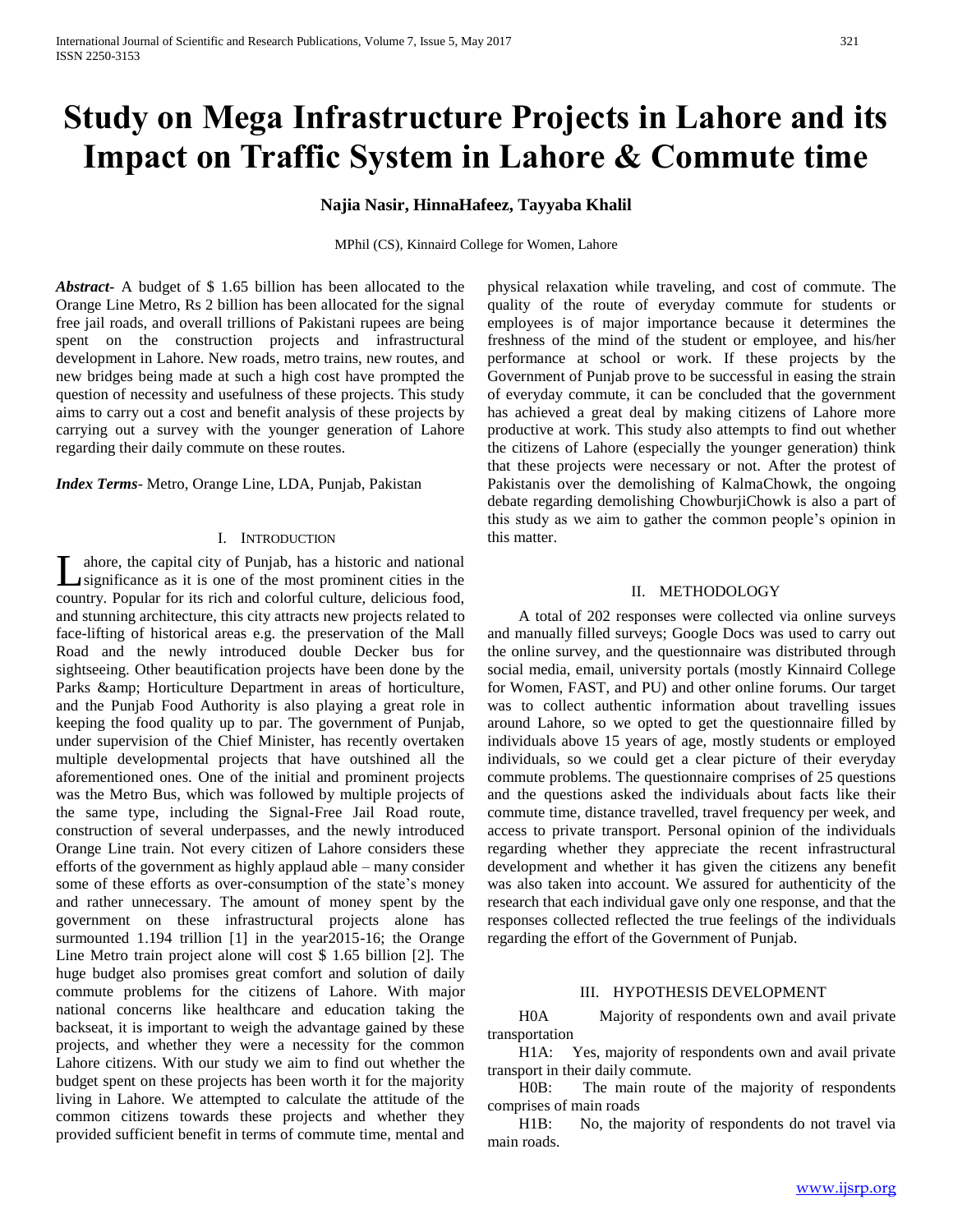International Journal of Scientific and Research Publications, Volume 7, Issue 5, May 2017 322 ISSN 2250-3153

H0C: Distance traveled by respondents is roughly 25 km

 H1C: Distance traveled by respondents is roughly less than 25 km

 H0D: New bridges and signal free routes reduced overall commute time for citizens of Lahore

 H1D: Yes, New bridges and routes reduced overall commute time for citizens of Lahore.

H0C: Some of the routes were better before the

construction of flyovers/underpasses

 H1C: Yes,Some of the routes were better before the construction of flyovers/underpasses

H0D: The new infrastructural projects have

reduced the congestion and blockage on city roads.

 H1D: Yes, the new projects have reduced the congestion and blockage on city roads.

H0E: These projects are good for the growth of the city

 H1E: No, These projects do not play a role in the growth of the city

 H0F: The historical heritage of Lahore is at stake with the increasing construction work

 H1F: Yes the historical heritage of Lahore is at stake with the increasing construction work

## IV. TESTING AND ANALYSIS OF HYPOTHESIS

#### **Hypothesis Surveyed Value** *Z***- Value**

 $H_{0A}$ : mode of the travelling is car  $.52$  .556 – 1.64  $H<sub>1A</sub>$ : yes, mode of the travelling of the majority is car

 $H<sub>0B</sub>$ : The main route of the majority travels frequently is main roads

 $.69$   $5.76 - 1.67$  $H_{1B}$ : The main route of the majority travels frequently is main roads

 $H_{0C}$ : Distance traveled by you daily is 25 km .64 1.30 -1.64

 $H_{1C}$ : Distance traveled by you daily is < 25 km H<sub>0D</sub>: New bridges reduced overall commute time for citizens of Lahore

.60 2.835 -1.64 H<sub>1D</sub>: yes, Majority is agreed that new bridges reduced overall commute time for citizens of Lahore

 $H_{0E}$ : Some of the routes were better before the construction of flyovers/underpasses

0.48  $3.07 - 1.64$  $H_{1E}$ : No, Some of the routes were better before the construction of flyovers/underpasses

 $H_{0F}$ : The historical heritage of Lahore is at stake with the increasing construction work

0.48 1.10-1.64

 $H_{1F}$ : Yes, The historical heritage of Lahore is at stake with the increasing construction work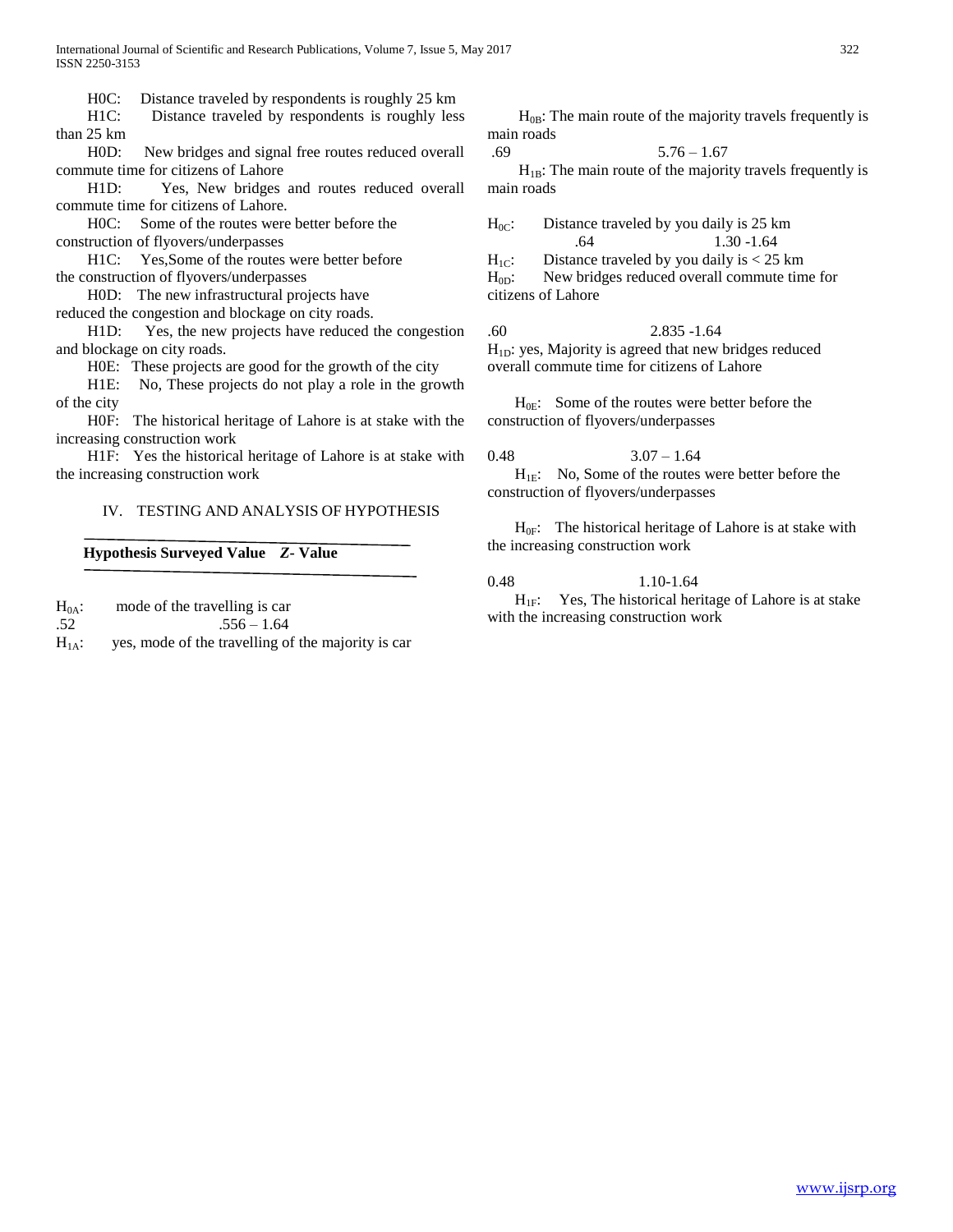|                                                                                                                         |                |                   |                     |                 |                            |                     |                             | <b>Critical region</b> |
|-------------------------------------------------------------------------------------------------------------------------|----------------|-------------------|---------------------|-----------------|----------------------------|---------------------|-----------------------------|------------------------|
|                                                                                                                         | H <sub>0</sub> | H1                | P <sub>0</sub><br>μ | $\alpha$        | ${\bf Z}$<br>cal           | $\mathbf{Z}$<br>tab | <b>Acceptance/Rejection</b> |                        |
| Mode of the travelling of<br>the majority is car<br>(majority = $50\%$ or<br>above)                                     | $\mu = .50$    | $\mu\neq 50$      | .50                 | 90              | .55<br>6                   | 1.64                | Accepted                    |                        |
| The main route of the<br>majority comprises of<br>main roads                                                            | $\mu = .50$    | $\mu \leq$<br>.50 | .50                 | 95              | 5.7<br>6                   | 1.645               | Rejected                    |                        |
| Distance traveled by you<br>daily is 25 km                                                                              | $\mu = 25$     | $\mu \leq 25$     | 25                  | 95              | 1.3<br>$\overline{0}$      | 1.96                | Accepted                    |                        |
| New bridges reduced<br>overall commute time<br>for citizens of Lahore (<br>less than 50 % people<br>think so)           | $\mu = .50$    | $\mu \leq$<br>.50 | .50                 | 95              | 2.8<br>35                  | 1.64                | Rejected                    |                        |
| Some of the routes were<br>better before the<br>construction of<br>flyovers/underpasses<br>(less than 49%<br>disagreed) | $\mu = .50$    | $\mu \leq$<br>.50 | .60                 | 95              | $\overline{3.0}$<br>$\tau$ | 1.64                | Rejected                    |                        |
| The new projects have<br>reduced the congestion<br>and blockage on city<br>roads. (less than 50 %<br>agreed)            | $\mu = .50$    | $\mu \leq$<br>.50 | .50                 | $\overline{95}$ | 2.5<br>$\overline{4}$      | 1.64                | Rejected                    |                        |
| These projects are good<br>for the growth of the city<br>(less than 20% disagree)                                       | $\mu = .50$    | $\mu \leq$<br>.50 | .50                 | 95              | 3.9<br>$\Omega$            | 1.64                | Rejected                    |                        |
| The historical heritage<br>of Lahore is at stake<br>with the increasing<br>construction work<br>(more than 40% agreed)  | $\mu = .40$    | $\mu \leq$<br>.40 | .40                 | 95              | 1.1<br>$\overline{0}$      | 1.64                | Accepted                    | DVRM                   |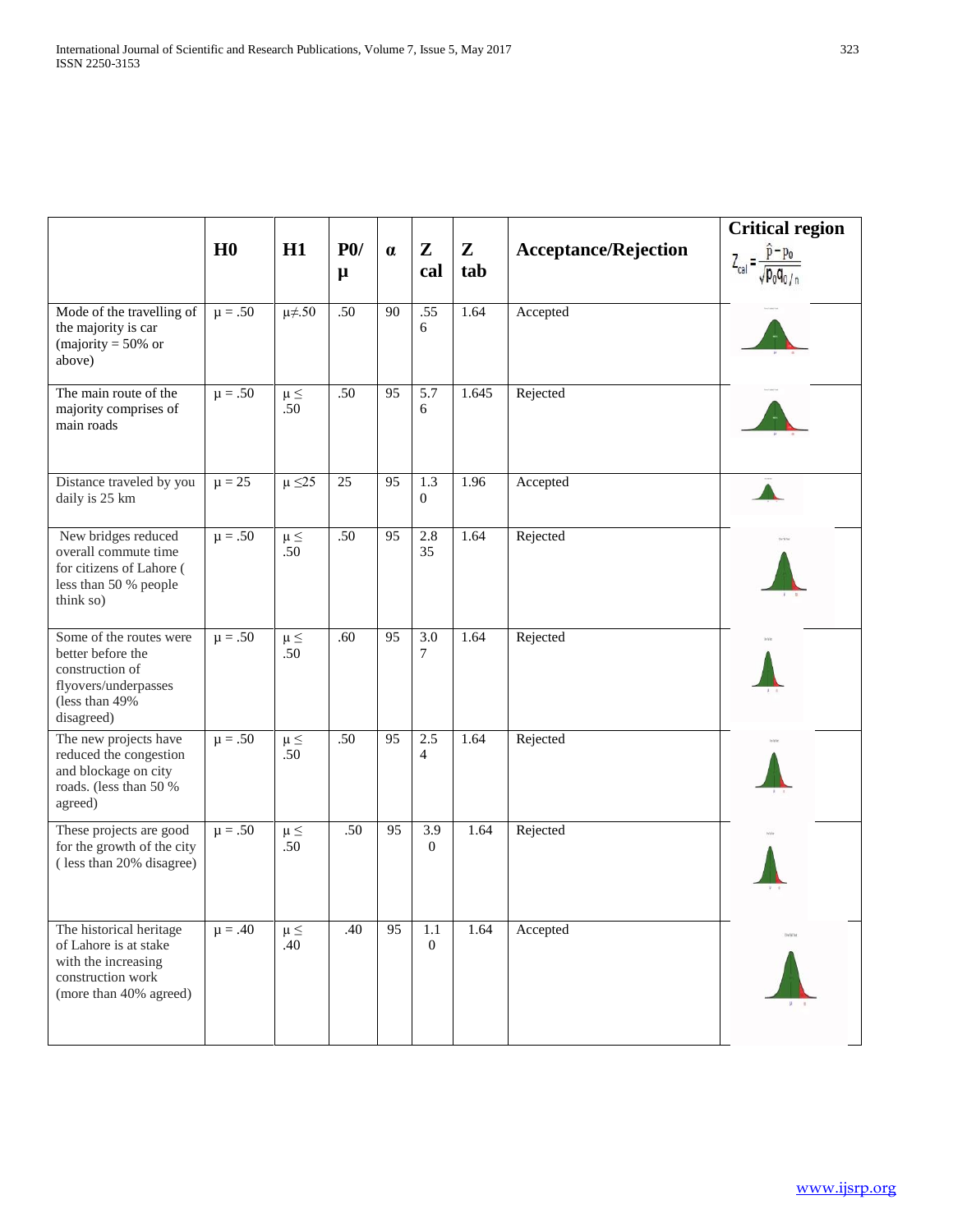# **V.** ANALYSIS OF HYPOTHESIS

| <b>Hypothesis</b>          | <b>Support</b>                                 | <b>Results</b>                                        |  |  |  |  |  |
|----------------------------|------------------------------------------------|-------------------------------------------------------|--|--|--|--|--|
| $H_A$ : Accepted           |                                                | Majority owns private transport                       |  |  |  |  |  |
|                            |                                                | $H_B$ : Rejected The main route of the majority       |  |  |  |  |  |
| consists of main roads     |                                                |                                                       |  |  |  |  |  |
|                            | $H_C$ : AcceptedDistance traveled on a daily   |                                                       |  |  |  |  |  |
| basis is roughly 25 km     |                                                |                                                       |  |  |  |  |  |
|                            |                                                | $HD$ : Rejected The new bridges and roads have        |  |  |  |  |  |
|                            | reduced overall commute time for               |                                                       |  |  |  |  |  |
| citizens of Lahore         |                                                |                                                       |  |  |  |  |  |
|                            | $HE$ : Rejected Some of the routes were better |                                                       |  |  |  |  |  |
| before the construction of |                                                |                                                       |  |  |  |  |  |
| flyovers/underpasses       |                                                |                                                       |  |  |  |  |  |
|                            |                                                | $H_F$ : Accepted The historical heritage of Lahore is |  |  |  |  |  |
|                            | at stake with the Increasing construction      |                                                       |  |  |  |  |  |
| work                       |                                                |                                                       |  |  |  |  |  |

 If we analyze our proposed hypotheses and their resulting outcomes, we find out that the majority of our respondents have



#### VI. RESULTS AND DISCUSSIONS



**Figure1: impact of new bridges Figure 2: comparison of routes**

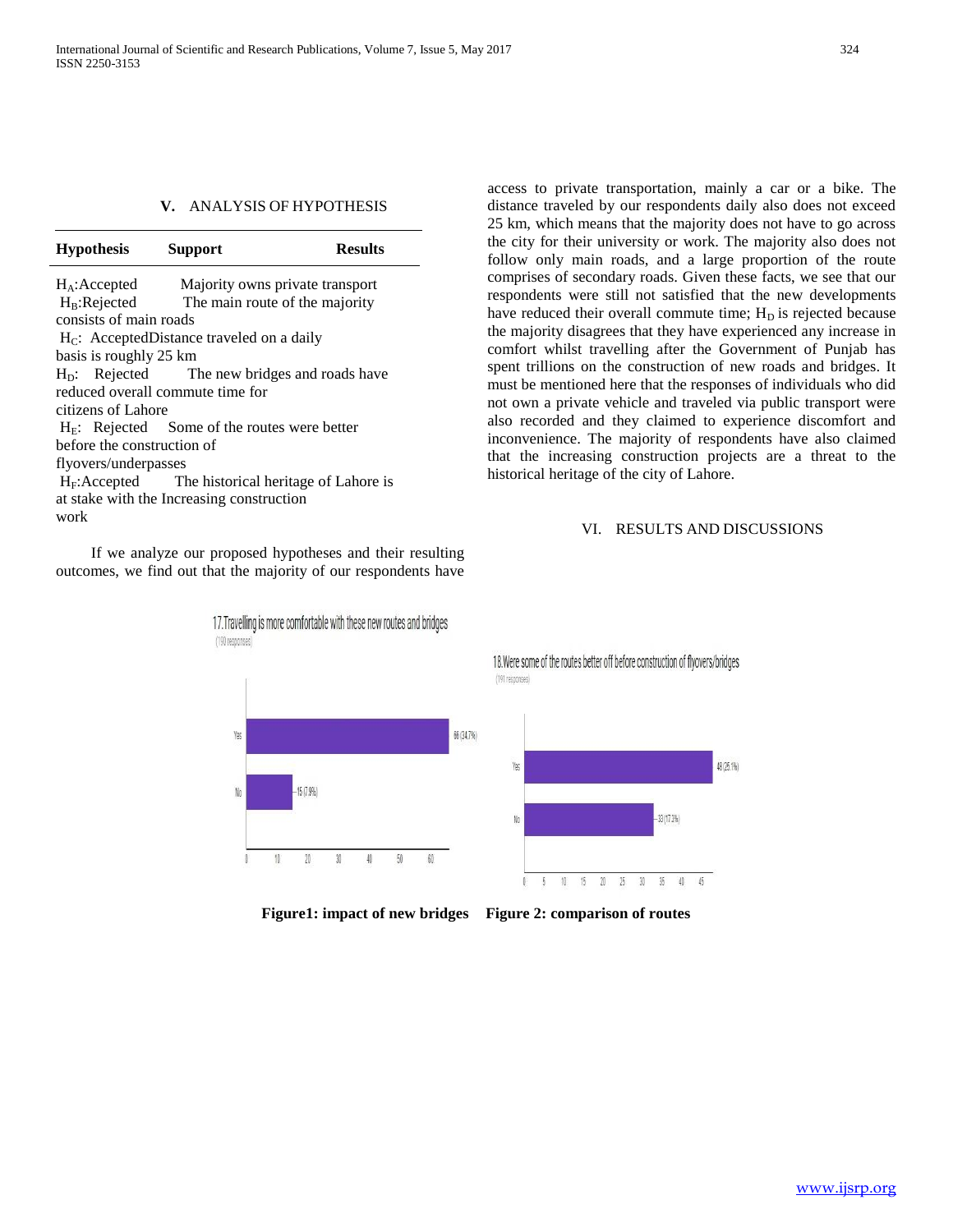19. Have the new projects helped in reducing congestion on roads (190 responses)



**Figure 3: Roads congestion Figure 4: Usefulness**

22. Do you agree that these are only useful for bigger cities (189 responses)















25. What effect these projects are having on historical heritage of Lhr? (192 responses)



**Figure 6: impact on heritage**

### VII. RESULTS AND DISCUSSIONS

 17. This question aims to find out whether the new routes and bridges have become a source of comfort for the citizens. The majority agrees and states that travelling has become more comfortable due to the new routes. We can assume that a more systematically distributed traffic is the reason behind this change.

 18. We perceived that some of the routes were actually not in such a dire need Of destruction and reconstruction that cost the government in trillions. A large fraction of our respondents agreed with us in this regard.

 19. Road congestion is a major concern of all big cities in Pakistan. A poor infrastructure, poorly implemented traffic rules, large number of public and private vehicles, and poorly implemented routes contribute to the problem of road congestion. Waiting for long periods in traffic jams is tiresome for the citizens of Lahore, and we supposed that the Government of Punjab had taken this initiative to cure the menace of road